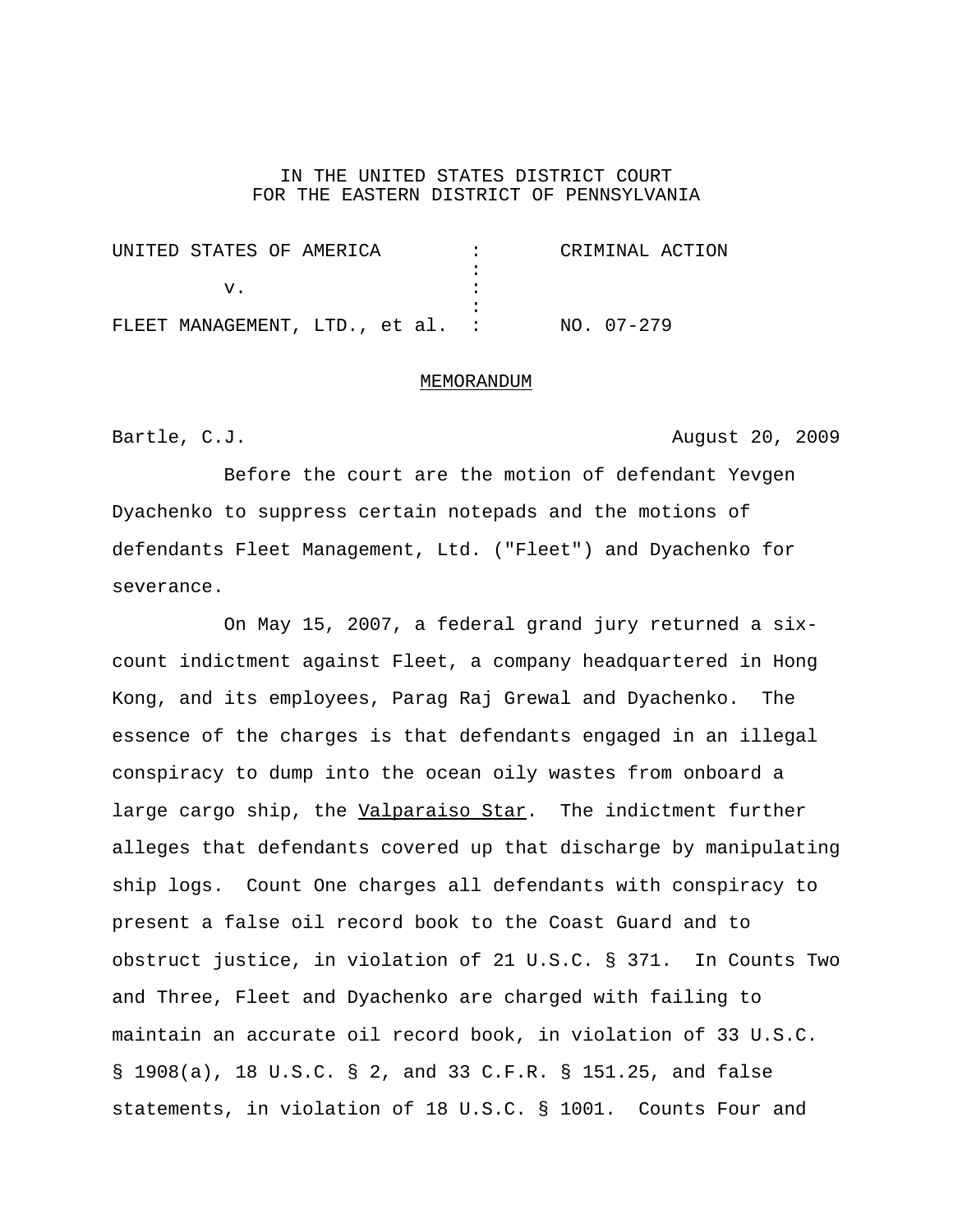Six charge Fleet and Grewal, respectively, each with one count of obstruction of justice, in violation of 18 U.S.C. §§ 1505, 1515(b), while Count Five charges Fleet and Grewal together with a second count of obstruction of justice.

I.

We first address the motion of Dyachenko to suppress two pocket-size spiral notepads that were seized from him by Coast Guard personnel aboard the Valparaiso Star on January 24, 2007.

Dyachenko's initial argument is that the warrantless seizure of his notepads violated the Fourth Amendment to the United States Constitution. The government argues that the seizure was valid pursuant to 14 U.S.C. § 89(a), which permits the Coast Guard to make warrantless searches and seizures onboard a ship for "the prevention, detection, and suppression of violations of laws of the United States."**<sup>1</sup>** Searches conducted pursuant to that statutory authority require only a "reasonable suspicion of criminal activity" to survive Fourth Amendment scrutiny. United States v. Varlack Ventures, Inc., 149 F.3d 212, 216-17 (3d Cir. 1998).**<sup>2</sup>** The reasonable suspicion, however, "must

<sup>1.</sup> This court has already ruled that "[t]he Coast Guard had the authority to seize [Dyachenko's notepads] pursuant to 14 U.S.C. § 89(a)." Memorandum and Order of May 7, 2008, Doc. No. 261, at 20 n.16. At the time, however, the issue had not been briefed by the parties. After full briefing, we now reach the same conclusion.

<sup>2.</sup> The Supreme Court has ruled that customs agents, who are authorized by a similar statute to conduct searches of vessels in (continued...)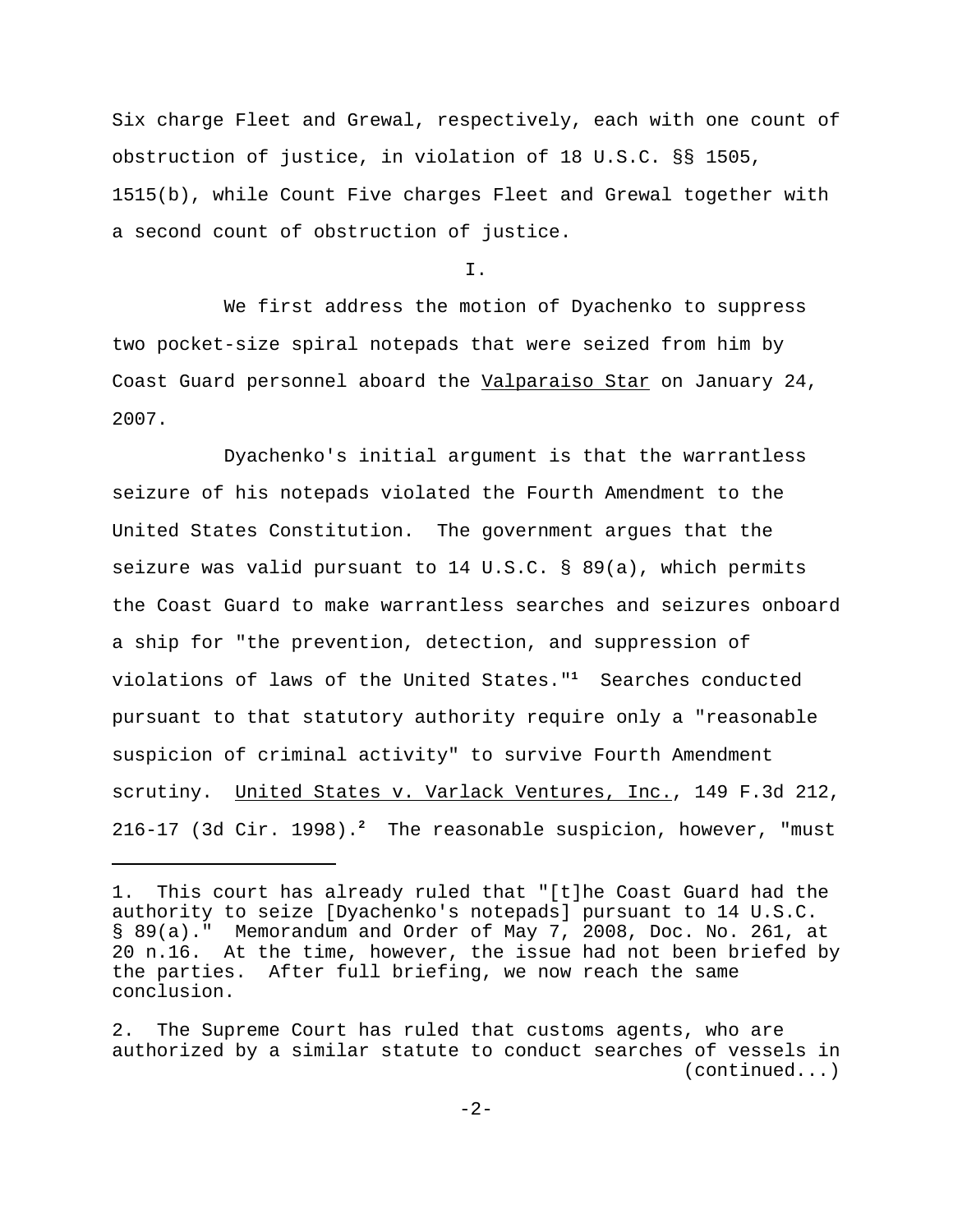be based on specific articulable facts, together with rational inferences drawn from those facts ...." Id. at 217 (quoting United States v. Roy, 869 F.2d 1427, 1430 (11th Cir. 1989).

During a series of evidentiary hearings held in early 2008, Marine Science Technician Chief Matthew Jones, an experienced Coast Guard officer, testified that he led the investigation onboard the Valparaiso Star on January 24, 2007. He stated that the Coast Guard boarded the ship only after receiving information from a former crew member, Motorman Gopal Singh, that he had been fired recently for refusing to participate in the illegal dumping of large quantities of the ship's oily waste at open sea. He further testified that shortly after boarding, he and other Coast Guard personnel uncovered evidence which he believed corroborated the whistleblower's claim. This included the presence of an unusual hose beneath the deck plates in the engine room, discrepancies between the ship's

<sup>2.(...</sup>continued)

order to enforce the customs laws, may inspect a "ship's documents and papers" even without a reasonable suspicion of criminal activity. The government argues that the Coast Guard had a comparable power to seize Dyachenko's notepads without suspicion. We do not reach that question, which would involve a determination of whether the notepads are among "the ship's documents and papers," because we conclude below that the Coast Guard did have a reasonable suspicion of criminal activity.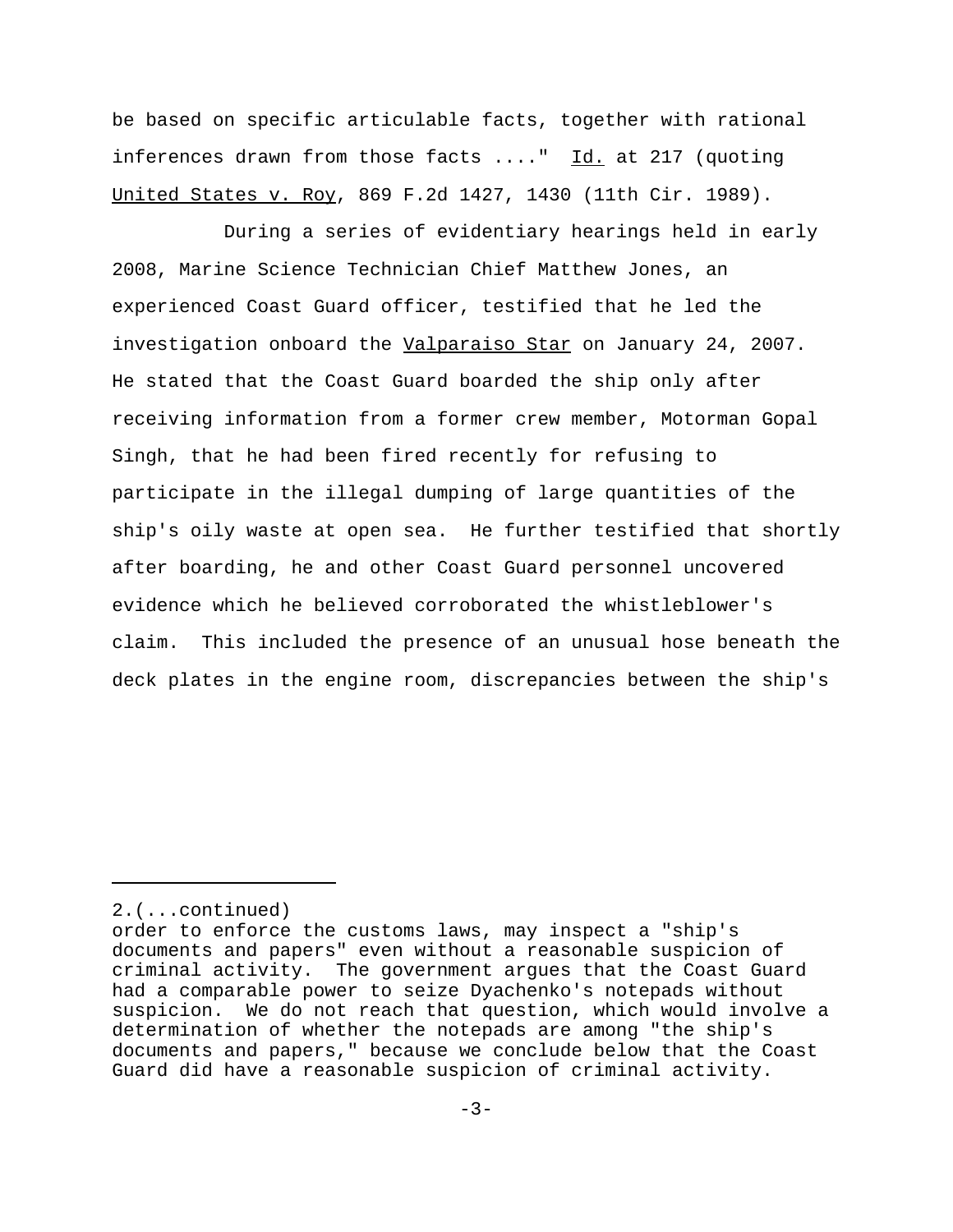"Oil Record Book"**<sup>3</sup>** and the daily tank sounding log,**<sup>4</sup>** and the presence of oil in atypical places aboard the vessel.

Armed with that knowledge and the information provided by the whistleblower, Jones and other Coast Guard personnel interviewed the engine room staff, including Dyachenko, regarding the questionable activity. Jones testified that during the interview, and in response to questions about illegal activity, Dyachenko displayed a notepad that had been on his person. According to the investigative report created that same day, Dyachenko stated that the notepad contained sounding logs "for his knowledge on what needs to be done in the engine room." Nonetheless, he refused to hand over the notepad to the investigators at that time. Dyachenko ended the interview by stating that he wished to disclose "the truth" but was concerned that the investigators would write it down.

Jones responded by seeking the aid of the Captain, defendant Grewal. He informed Grewal that he had authority to seize the notepad and asked for Grewal's help in obtaining it. Dyachenko produced both that notepad and another for Grewal, who immediately turned them over to the Coast Guard. Both notepads contain detailed technical information relating to maintenance of the engine room and little if any personal information.

<sup>3.</sup> The Oil Record Book was required by law to contain every transfer of the Valparaiso Star's oily wastes, including internal transfers and transfers into the sea.

<sup>4.</sup> A "sounding" is a measurement of the fluid level in a given tank or compartment.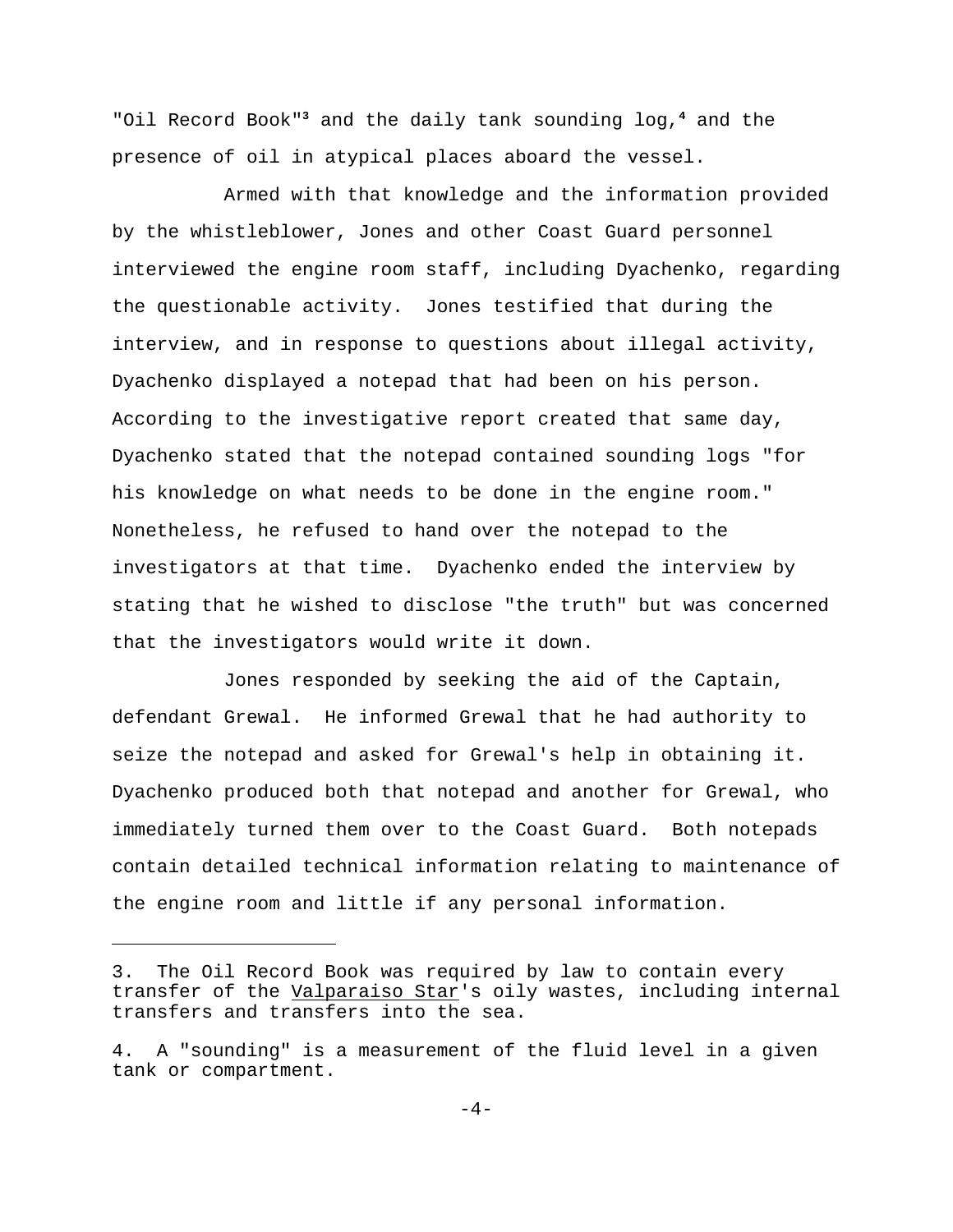We conclude that by the time Dyachenko displayed the notepad to the investigators and stated that it contained information related to maintenance of the engine room, the Coast Guard had a reasonable suspicion of criminal activity and was authorized to seize the notebook under § 89(a).**<sup>5</sup>** Consequently, we will deny the motion of Dyachenko insofar as it requests suppression of the notebooks under the Fourth Amendment.**<sup>6</sup>**

In the alternative, Dyachenko moves to exclude the notepads, arguing that: (1) the highly technical contents of the notepads cannot be authenticated under Rule 901 in the absence of the government's expert, whose exclusion was recently upheld by the Court of Appeals; (2) the writings contained in the notepads constitute inadmissible hearsay under Rule 801; and (3) the notepads are unduly prejudicial to Dyachenko and will needlessly confuse the jury in violation of Rule 403.

Rule 901 of the Federal Rules of Evidence, which governs authentications, places only a "slight" burden on the

<sup>5.</sup> We further note that the "seizure" in issue was minimally intrusive and reasonable under the circumstances. The Coast Guard personnel did not frisk Dyachenko nor did they search his personal quarters or belongings. They sought to obtain the notepads only after Dyachenko revealed their existence and express relevance to the inquiry at hand.

<sup>6.</sup> Defendants contend that a holding in the government's favor here requires us to revisit our earlier rulings in the government's favor which were predicated upon the finding that the investigation at issue was technically a civil inspection. As we noted at the time, however, the Coast Guard here undertook "a routine civil inspection that, in this case, included specific inquiries into the allegations of waste oil discharge." Memorandum of May 7, 2008, Doc. No. 261 at 13 (emphasis added).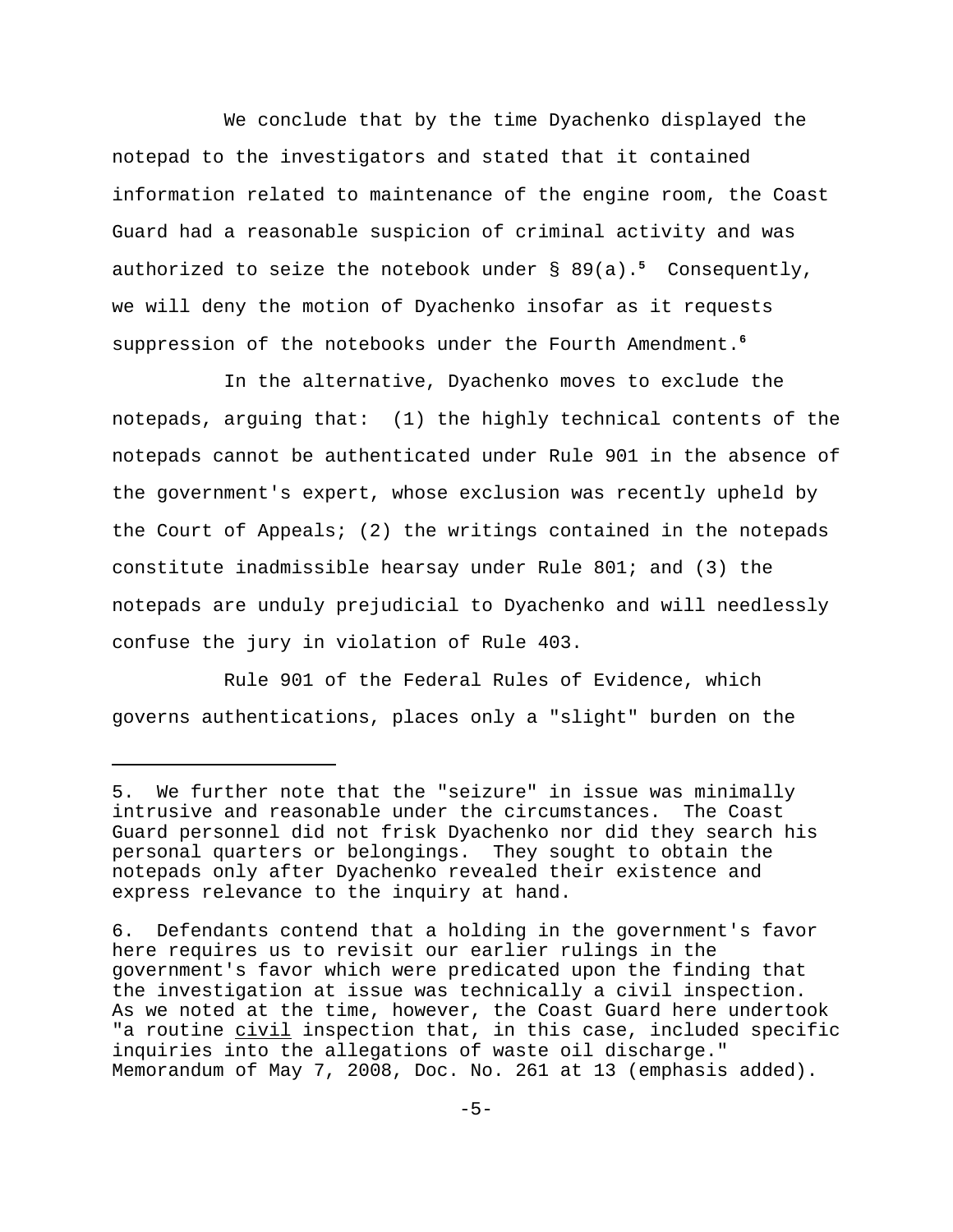proponent of evidence which is easily met in this case with respect to the notepads. Link v. Mercedes-Benz of N.A., Inc., 788 F.2d 918, 927 (3d Cir. 1986). Here, the government has adduced ample evidence that the notepads were indeed authored by Dyachenko and contained information related to maintenance of the engine room. Although the entries therein are not dated, the government has shown that in many circumstances the data can be linked to specific dates by simple cross-referencing with the contents of other ship logs. It currently appears that the necessary comparisons can be conducted and presented to the jury by a lay witness. We will not exclude the notepads under Rule 901 at this time.

We also conclude that the contents of the notepads are not inadmissible hearsay. The writings are being offered against Dyachenko by the government and are Dyachenko's own statements. Under Rule  $801(d)(2)$  they constitute "statements by a partyopponent" and thus are not hearsay. Likewise, Dyachenko's arguments that the notepads should be excluded under Rule 403 because they present a danger of "unfair prejudice" or "confusion of issues" are without merit.

Finally, Dyachenko notes that the government conducted depositions of certain foreign witnesses, pursuant to Rule 15 of the Federal Rules of Criminal Procedure, to preserve their testimony in the event that they would not or could not appear for trial. The government did not question these witnesses about the notepads. Now that a final trial date has been set, however,

-6-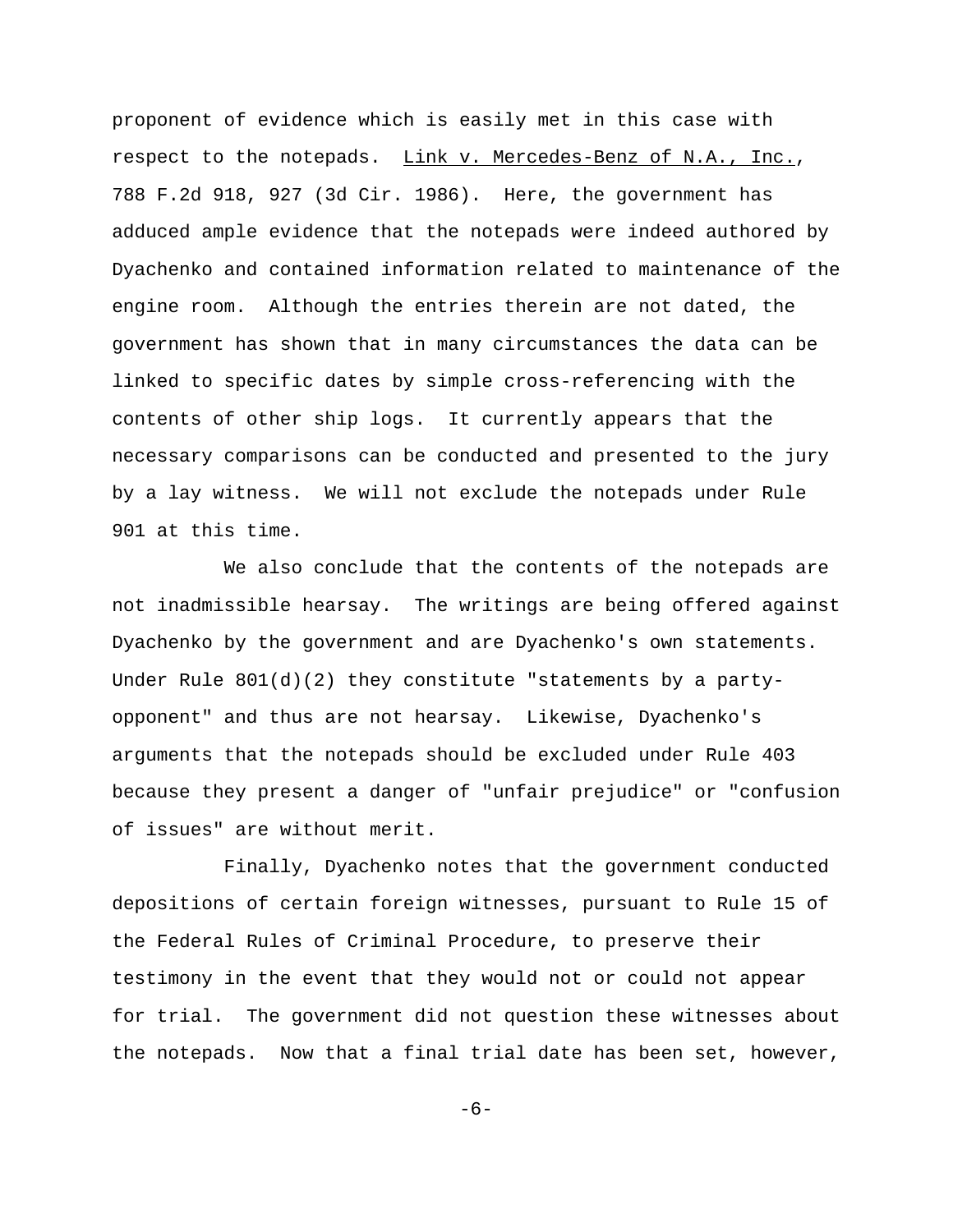the government has expressed an intent to present live testimony from at least one of these witnesses, Gopal Singh. Dyachenko contends that if Singh testifies, the government should be precluded from questioning him as to the notepads. He cites no authority for the proposition that the government may not question a witness at trial about a certain topic simply because those questions were not asked during a provisional Rule 15 deposition. We will not preclude questions related to the notepads on this basis.

II.

Defendants Fleet and Dyachenko have also moved for separate trials. Rule 14 of the Federal Rules of Criminal Procedure permits severance where one defendant would experience "clear and substantial" prejudice from the introduction of evidence against a co-defendant. Fed. R. Crim. P. 14. Defendants bear the burden of establishing prejudice. United States v. Eufrasio, 935 F.2d 553, 568 (3d Cir. 1991). "Prejudice should not be found in a joint trial just because all evidence adduced is not germane to all counts against each defendant" or because some evidence is "more damaging to one defendant than others." Id.

Dyachenko argues that certain hearsay statements made by Second Engineer Akolesh Dhabal and other Fleet employees are admissible, if at all, only against Fleet and not against him. He contends that introducing these statements generally at a joint trial, even with a limiting instruction, would prejudice

-7-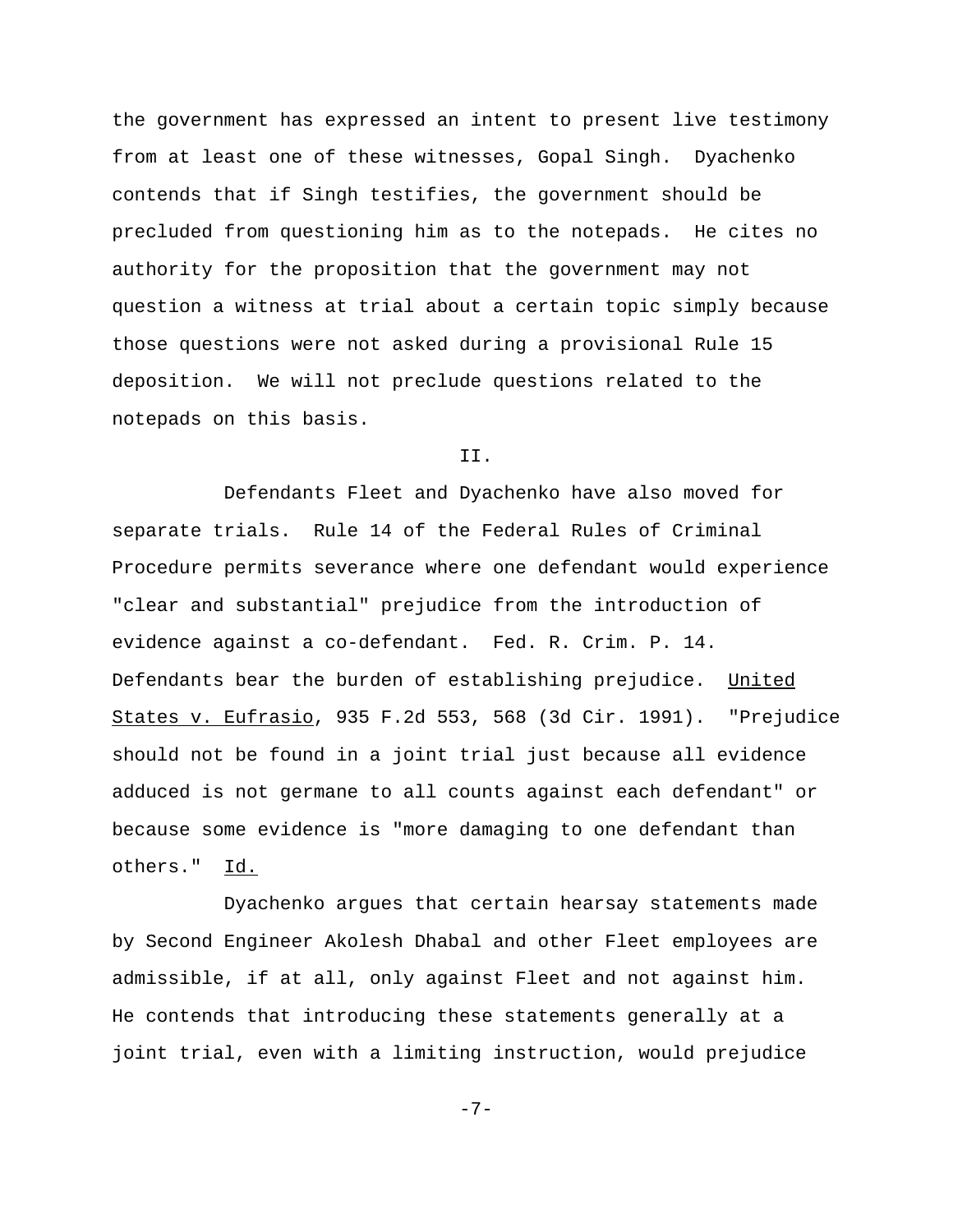him. He further asserts that introduction of certain statements made to the government by his co-defendant, Grewal, implicate the rule of Bruton v. United States, 391 U.S. 123 (1968). Lastly, he asserts that his defense would be compromised by the introduction of evidence of a conspiracy to obstruct justice between Fleet and Grewal, a crime with which he, Dyachenko, is not charged.

We will not rule at this time on the admissibility of each of the hearsay statements to which Dyachenko objects.**<sup>7</sup>** Nonetheless, even if some such statements ultimately are deemed inadmissible against Dyachenko, we conclude that any resulting prejudice can be minimized through the use of timely and appropriate limiting instructions. Dyachenko simply has not demonstrated that the admission of particular statements will result in "clear and substantial prejudice." Fed. R. Crim. P. 14. As such, Dyachenko is not entitled to severance on this ground.

Dyachenko also argues that certain statements made by Grewal to Coast Guard personnel regarding Dyachenko's responsibilities and conduct aboard the Valparaiso Star implicate the rule of Bruton v. United States, which prohibits the introduction at a joint trial of "powerfully incriminating" statements made by one co-defendant against another. 391 U.S. 123, 135-36 (1968). Statements that become incriminating "only

<sup>7.</sup> We note that the government has advanced arguments for the admissibility of said statements which are, at a minimum, nonfrivolous.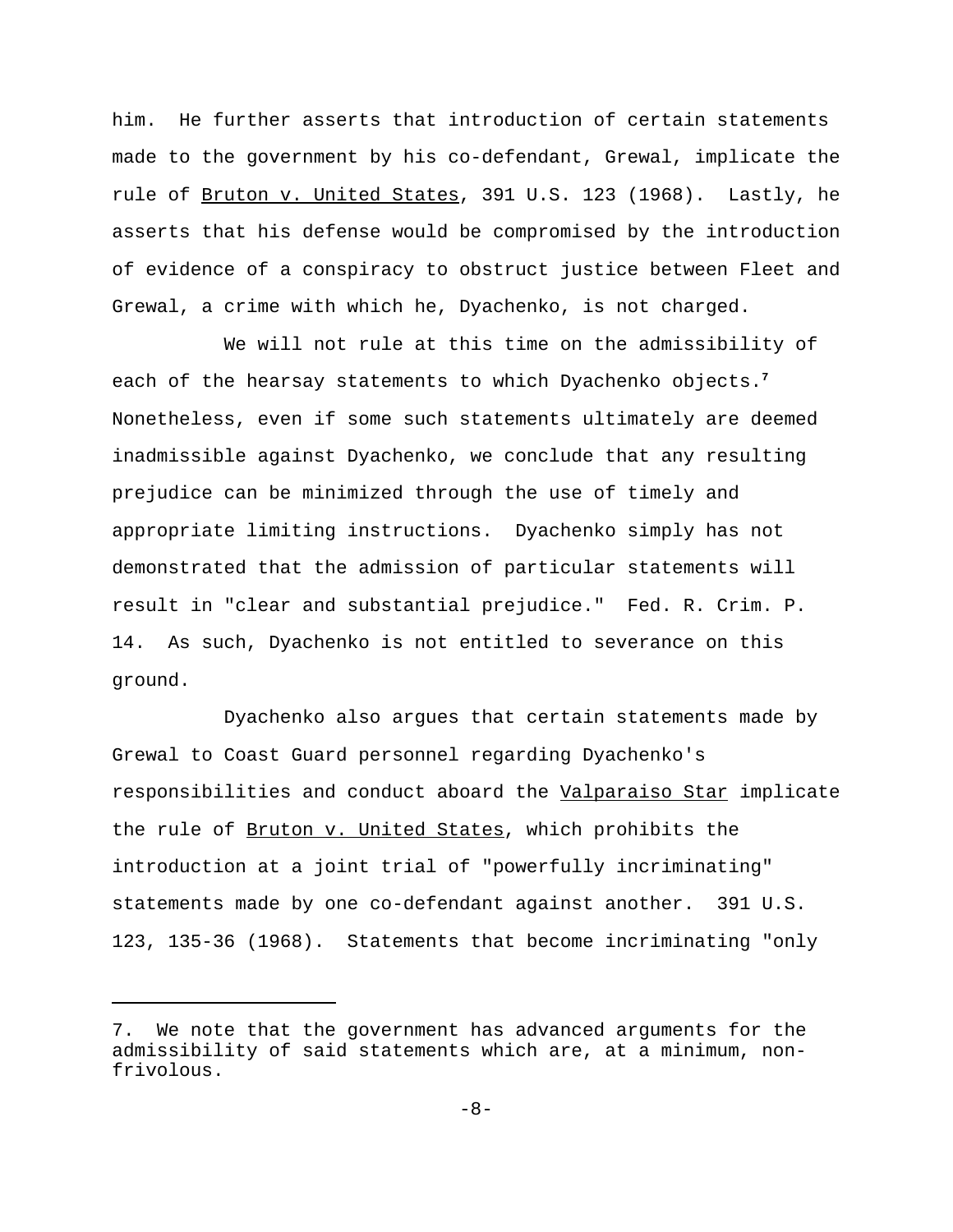when linked with evidence introduced later at trial" do not implicate Bruton's "narrow exception" to the general rule that limiting instructions can cure any prejudice associated with the introduction at a joint trial of evidence which is technically admissible against only one defendant. Richardson v. Marsh, 481 U.S. 200, 207-08 (1987). In other words, only "facially incriminating" statements merit separate trials or exclusion under Bruton. Id.

The statements at issue are Grewal's assertions that: (1) Dyachenko bore primary responsibility for alerting Grewal as to when waste needed to be unloaded at an appropriate port facility, and (2) Dyachenko had been reprimanded for pumping oil into a center fuel tank on the Valparaiso Star without Grewal's approval. At this stage, we cannot determine whether these statements "facially" or "powerfully" incriminate Dyachenko with respect to the illegal dumping alleged in the indictment. Bruton, 391 U.S. at 135-36; Richardson, 481 U.S. at 207. Any decision will have to await the trial. Should a Bruton problem exist, the court can certainly exclude evidence at that time. Accordingly, we will not grant separate trials and at this stage will not exclude the statements under Bruton.

Finally, we will not sever Dyachenko's trial from that of Fleet and Grewal simply because the latter two defendants are charged with obstruction of justice while Dyachenko is not. We are confident that the jury will be capable of distinguishing between the various defendants, their roles in the alleged

-9-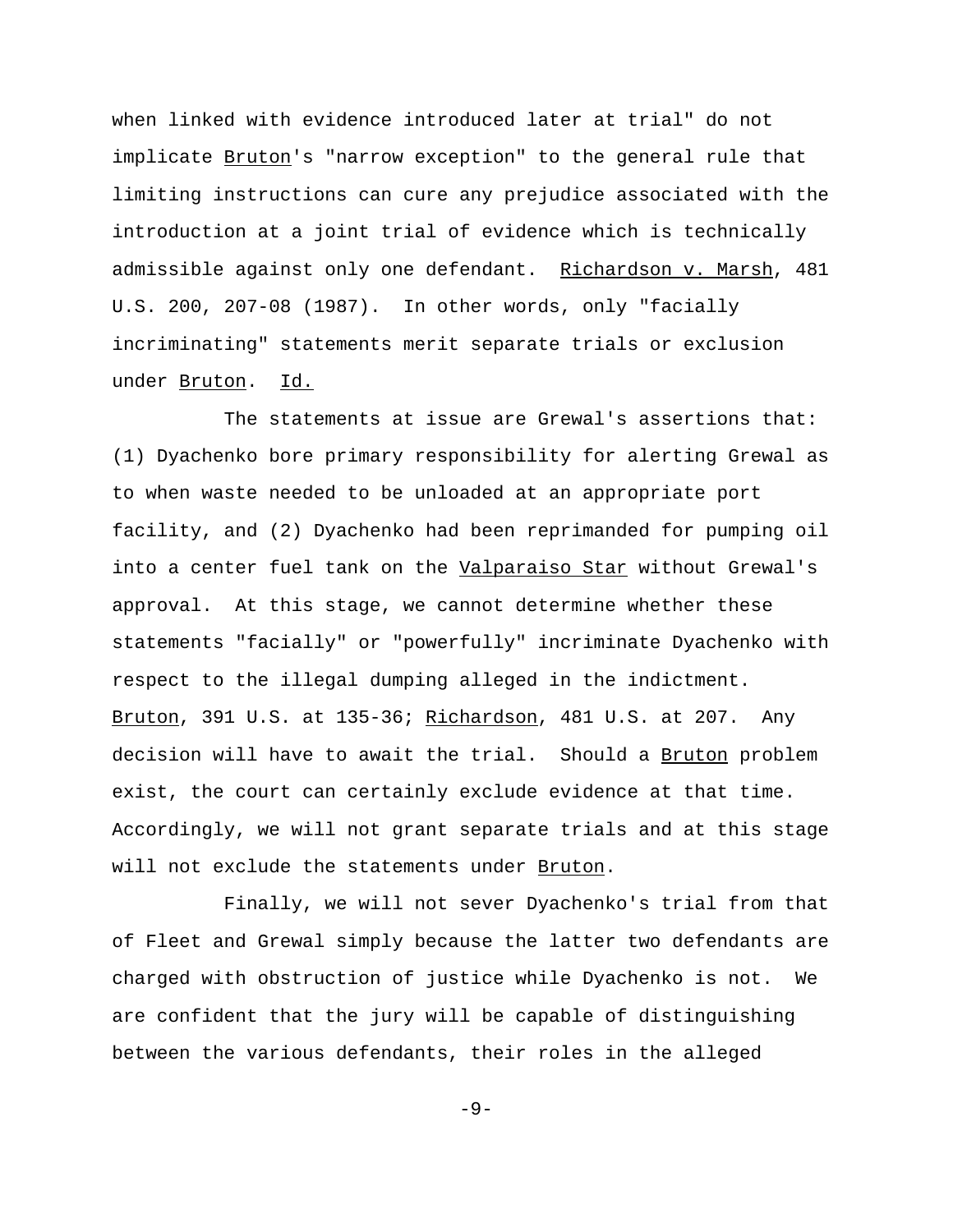conspiracy, and the evidence properly against each of them. See, e.g., United States v. Swift, 809 F.2d 320, 322-23 (6th Cir. 1987).

In addition, Fleet has moved to sever its trial from that of Dyachenko. As above, the burden is on Fleet to show "clear and substantial prejudice" from a joint trial. Fed. R. Crim. P. 14. Fleet argues that it will be prejudiced by the admission of Dyachenko's notepads, which it contends are admissible, if at all, against Dyachenko only. This court has already concluded, however, that Dyachenko's statements, including his notepads, are not inadmissible against Fleet on hearsay grounds because they constitute admissions of Fleet pursuant to Rule 801(d)(2)(D) of the Federal Rules of Evidence. Order of Jan. 16, 2008, Doc. No. 184.

Fleet offers an alternative basis on which to preclude the use of Dyachenko's statements against it. On September 26, 2007, the court ordered the government to provide Fleet on or before October 3, 2007 with "a list of witnesses whose statements the government intends to introduce at trial as statements of Fleet ...." Order of Sept. 26, 2007, Doc. No. 101. Fleet now submits that the government should be precluded from utilizing the notepads against Fleet at trial because the government failed to reference them on the list it timely provided. The government included Dyachenko's name on the list in question. This is plainly all that was required. Moreover, the existence of the

 $-10-$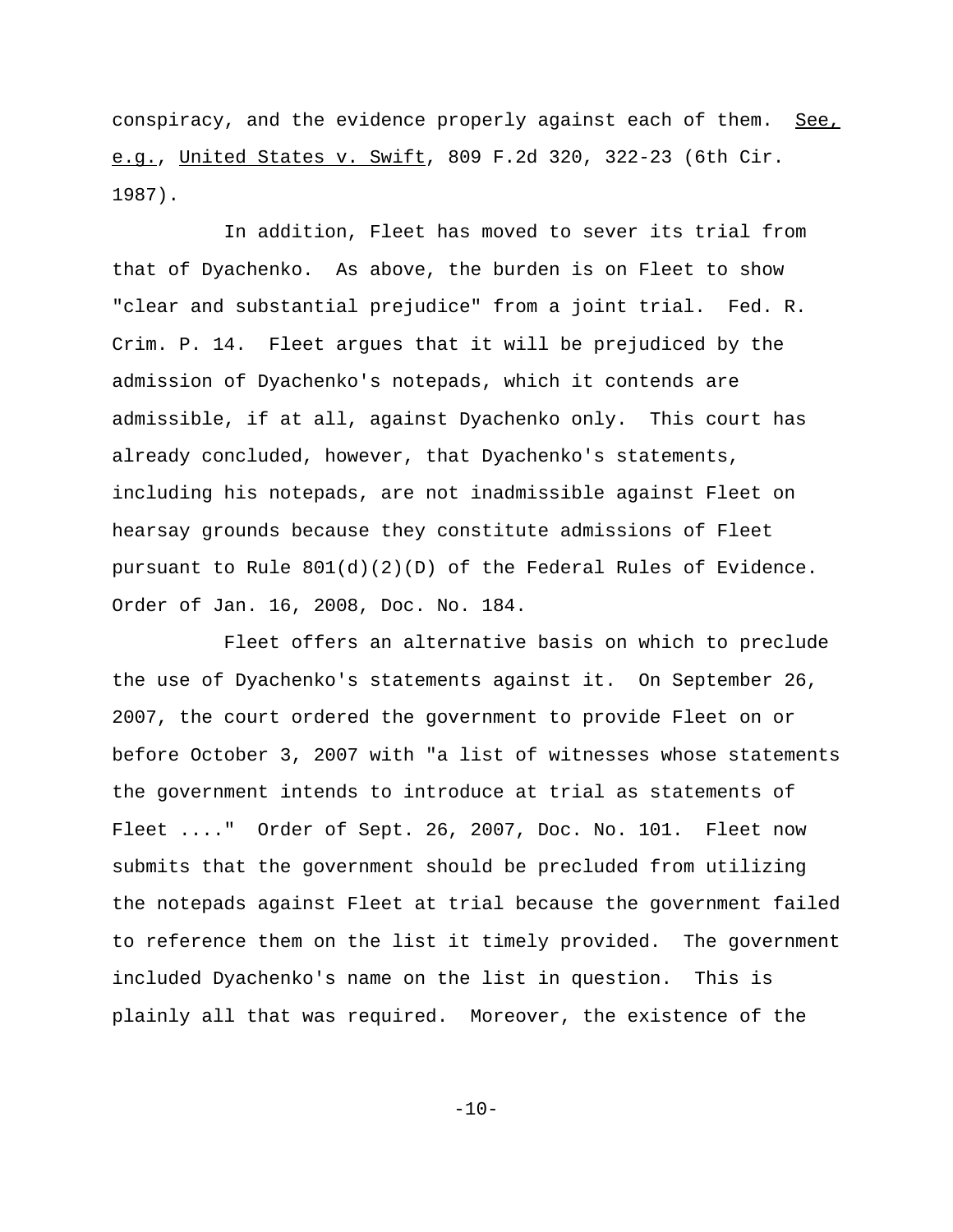notepads has been well known to every party for some time. We will deny Fleet's request to sever on this basis.

Fleet offers no other basis on which to conclude that it will suffer "clear and substantial prejudice" if it is tried jointly with Dyachenko. Accordingly, we will deny the motion of Fleet to sever.